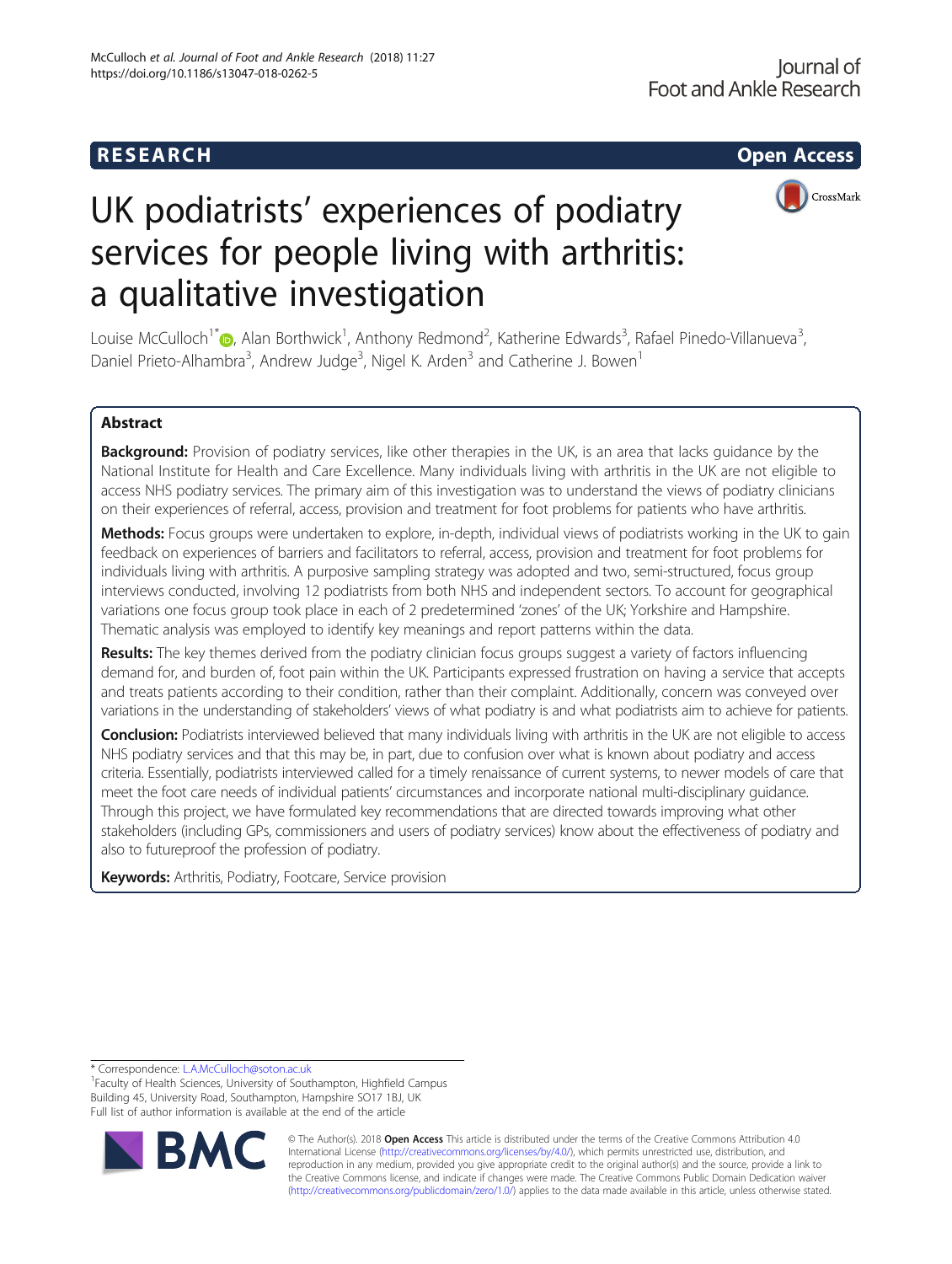# Background

Provision of podiatry services, like other health therapies in the UK, is an area that lacks guidance by the UK National Institute for Health and Care Excellence. There is a perceived lack of understanding of how to access treatment for foot problems, and limited understanding of what podiatry services can offer, by both patients and non-podiatric clinicians [\[1](#page-6-0)–[6](#page-7-0)]. Many podiatry departments have recently felt themselves unsettled by job cuts and recent changes in how services are commissioned has shifted focus towards management of acute wounds, specifically for the management and prevention of limb loss associated with diabetes [[7,](#page-7-0) [8\]](#page-7-0) The consequent impact of podiatry services reconfiguration of skill mix and services, away from management of foot pain associated with other chronic conditions such as rheumatoid arthritis and osteoarthritis, is not known. General Practitioners (GPs) are consulted by 15% of the reported 20 million people in the United Kingdom (UK) with symptoms of rheumatic disease each year, forming up to 25% of a GPs workload [[9](#page-7-0)]; with nearly 30% of the older population in chronic pain due to 'arthritis' [\[10](#page-7-0)] or a lessened quality of life [\[11\]](#page-7-0), rheumatological disability is predicted to be a major public health concern in the coming years [\[12](#page-7-0)]. This loss of podiatry services from the UK NHS potentially puts the most frail and vulnerable people at risk of mobility loss [\[13](#page-7-0), [14](#page-7-0)]. The primary aim of this investigation was to understand the views of podiatrists on their experiences of referral, access, provision and treatment for foot problems for patients who have arthritis. Arthritis was selected as the long-term condition to scrutinise due to feedback from our patient and public involvement (PPI) consultations as the one that caused the most confusion over access to foot-care.

# Methods

A qualitative research study design was employed to enable a deep exploration of podiatrists' views, to gain feedback on experiences of barriers and facilitators to referral, access, provision and treatment for foot problems for individuals living with arthritis. Focus groups were chosen as the most appropriate approach to capture a large amount of information in a relatively short period of time [\[15\]](#page-7-0) and allowed us to not only to identify the issues that the podiatrists' raised, but also allowed for the observation of how podiatrists discussed the issues in a 'natural' social setting. The methods adopted reflected existing standards for robustness in qualitative research, deploying triangulation of data, respondent validation and data saturation, which guided the final sample size [\[16](#page-7-0)–[18\]](#page-7-0).

# Participants

Participants were recruited through their membership of the College of Podiatry UK. Potential participants were emailed a brief overview of the study through the Colleges' newswire. Those interested in joining the study were emailed an information sheet, along with the contact details of the primary investigator (LMc). Interested podiatrists then contacted the primary investigator (LMc) for additional information, to have any further questions answered and be screened against the project's criteria.

A purposive sampling strategy was undertaken, consistent with the qualitative study design adopted. Participants were selected according to time since qualification, employer (NHS, independent or academia) and experience of managing foot health for individual's living with arthritis, to ensure the study would capture insightful and meaningful data from a diversity of experience, employments and perspectives. To enable a 'snapshot' of 2 representative areas of the UK, 2 zones were established; Yorkshire (North England) and Hampshire (South England) and a focus group interview was held in each of the zones.

## Procedure

Each focus group was conducted by the main researcher (LMc) supported by a second investigator (KE in Yorkshire; AB in Hampshire) as note-taker to aid with reflection, transcription and subsequent coding. General topics for discussion were identified with predetermined 'topic guide' questions written prior to the focus groups. The topic guide was informed by, and constructed from, the findings from analysis of a systematic review of the literature relative to evidence for podiatry and foot care conducted by the team [[19\]](#page-7-0).

Digital audio-recordings were transcribed, anonymised and imported into a data analysis package (N-Vivo 11). Using this and manual methods, codes were generated by noting recurring comments and used to categorise responses by the researcher (LMc). The codes were refined, compared and grouped into similar features which served as potential themes. Thematic analysis was identified as a suitable method to search for patterns related to podiatrists' views on podiatry services for individual's living with arthritis [[16,](#page-7-0) [18](#page-7-0)]. Emerging themes were discussed by the wider research team (LMc, AB, CB) for verification, identification of any additional areas of interest and consensus via discussion of patterns across the data. Potential themes were repeatedly discussed by the research team to identify any alternative interpretations. The process of verifying themes as a team provided a more rigorous approach, different perspectives and agreement on final themes.

# Results

The study recruited 12 participants in total, six to each focus group. Of the clinical podiatrists interviewed, three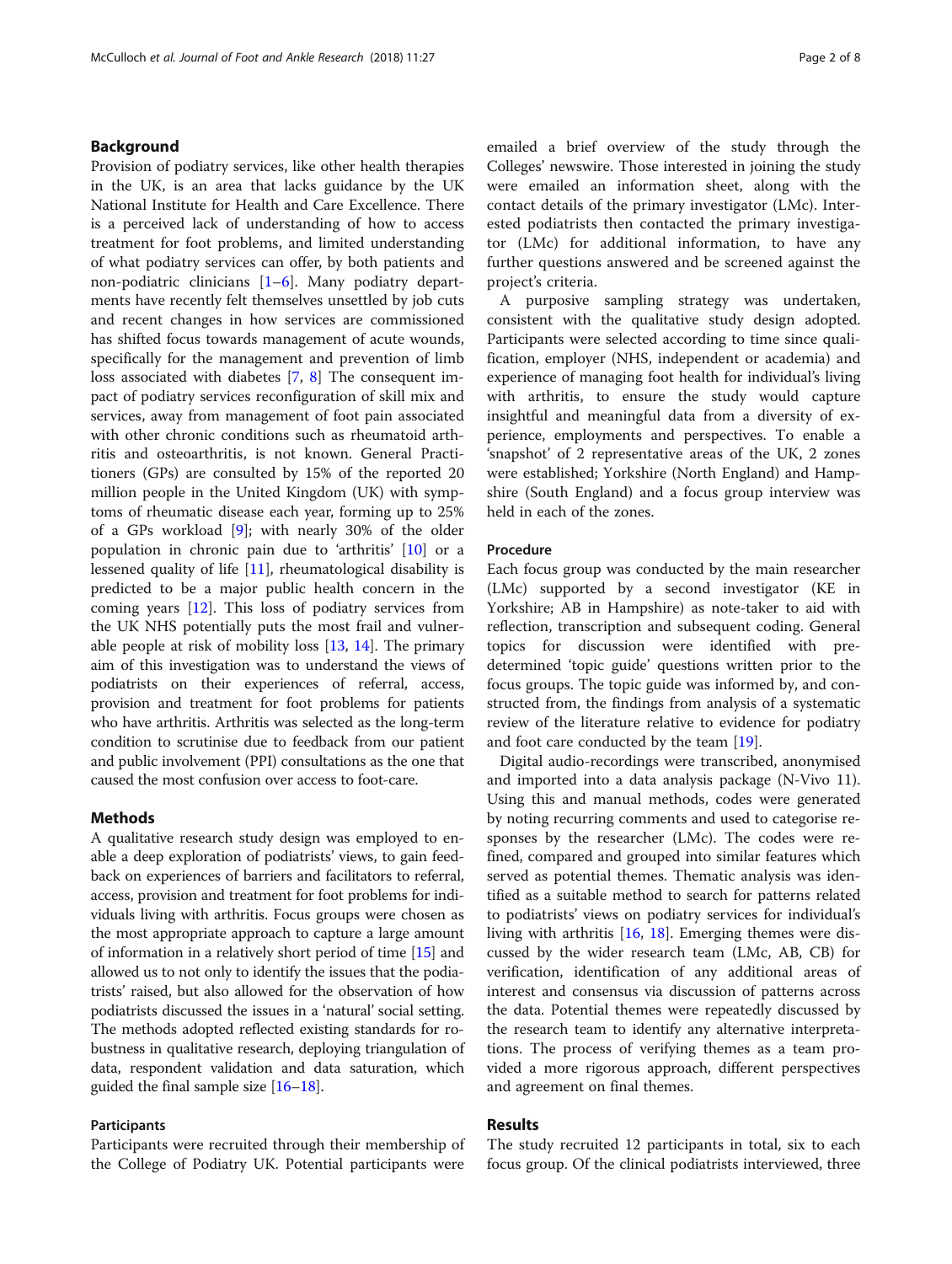were solely NHS employed, three were solely in private practice, six worked in a variety of settings (including three working part-time in academia). NHS bandings (where applicable) ranged from 5 to 8. Fifteen codes were initially identified from the 2 focus group interviews. Key themes were constructed via abductive analysis, and are presented in Table 1 with the subthemes and one exemplar quote. An abridged summary, with excerpts of data drawn from the transcripts, is presented below. Quotes are allocated alphabetical codes where required, for differentiation.

#### Theme 1: Evolving professional culture

This theme presents clinical podiatrist's perceptions on how podiatry has become shaped historically. Whilst current podiatry services are well received and valued, participants vocalised a perception that procurement of services can be based on sketchy knowledge and absent evidence:

"I know with my locality, the proposal that was sent by the CCG, it was decided that actually they lacked the understanding about podiatry. And so it was, we would buy our local level and then send back to them, because otherwise they didn't quite comprehend what we did. And so we were able to divide it into our separate areas, like nail surgery, routine care, diabetes and then send it back to them so that they had more of an understanding of what we actually did. So that is a problem." [Podiatrist: LB1]

This is confounded by an inherent frustration at a continuing dearth of understanding, of the scope, depth and value of podiatric practice, by non-podiatrists including patients:

|  |  |  |  |  |  |  |  | Table 1 Key themes emergent from focus group interviews |
|--|--|--|--|--|--|--|--|---------------------------------------------------------|
|--|--|--|--|--|--|--|--|---------------------------------------------------------|

| Themes with key quote                                                                                                                                                                                                               | Subthemes                                                                                                                    |  |  |
|-------------------------------------------------------------------------------------------------------------------------------------------------------------------------------------------------------------------------------------|------------------------------------------------------------------------------------------------------------------------------|--|--|
| Theme 1: Evolving Professional Culture<br>"Historically the commissioner's never<br>quite got around to finishing off writing<br>the specification"                                                                                 | AHPs understanding<br>of Podiatry<br>Commissioning<br>Patients understanding<br>of Podiatry                                  |  |  |
| Theme 2: 'Condition vs Complaint'<br>"Is it about the patient who's got diabetes<br>or is it that they've got diabetic lower limb<br>complications? Because the two are<br>quite different."                                        | Inequalities and eligibility<br>Private sector versus NHS<br>The current bandwagon<br>Importance of Podiatry<br>in Arthritis |  |  |
| Theme 3: Transforming and Sustaining<br>Podiatry<br>"We really need to go to the top and make<br>podiatry the same as dental care, the same as<br>eye care, the same as hearing, audiology, you<br>know, we're just off the radar." | Equipping Podiatrists<br><b>Building Podiatry</b><br>Proposals for future<br>shape of Podiatry                               |  |  |

"[HB1]: I think it's still fairly common, from feedback from staff for …the start of the consultation with a new patient is actually getting them to understand why you want to know this." You know, "what's the medication got to do with you" et cetera. And that can actually take up some of the initial time that actually when explaining about why it's important and actually you know "the feet are actually attached to the rest of your body", that type of conversation.

 $[HG2]$ : That's the "what's that got to do with my feet?"

[HB1]: "Yes... a big sum of that time is actually about just starting to drill down and set the scene with the patient about what we're trying to achieve. And then on to what they want to achieve. With a bit more understanding why we're taking medical history and how it's relevant to what's happening in their feet."

And recent changes and streamlining of NHS management structures was discussed:

"We've lost a lot of that middle-management podiatry managers, we haven't got anybody really fighting for our service at the moment. And just replying to the comment about NHS practitioners, I've never, in the whole time that I've practiced podiatry, ever seen such disillusionment. I think that everybody's burnt out at work, I think that they're being managed by people that don't actually understand what's happening." [LG1]

#### Theme 2: 'Condition vs Complaint'

This theme presents podiatrists' unease on how podiatry varies within current healthcare systems, with inconsistent approaches causing inequality, discrimination and discrepancy. An over reliance on tick boxes, and apparent detriment of clinical autonomy, means that people who are not currently 'at risk' (but could potentially be in the future) are able to access podiatry services, however those who have high podiatric risk, but by tick box standards are not classified as such, are thus 'ineligible'.

"I'm really reluctant to do that because a) you've got people with multi-pathologies and b) is it about the patient who's got diabetes or is it that they've got diabetic lower limb complications? Because the two are quite different. And you know again it's about back to 'we shouldn't just be providing services to people with diabetes, it's about services for people with lower limb complications'… back to what I said earlier about some services that have got severe restrictions, you know you could be a 27 year old with diabetes playing rugby but you could technically get service because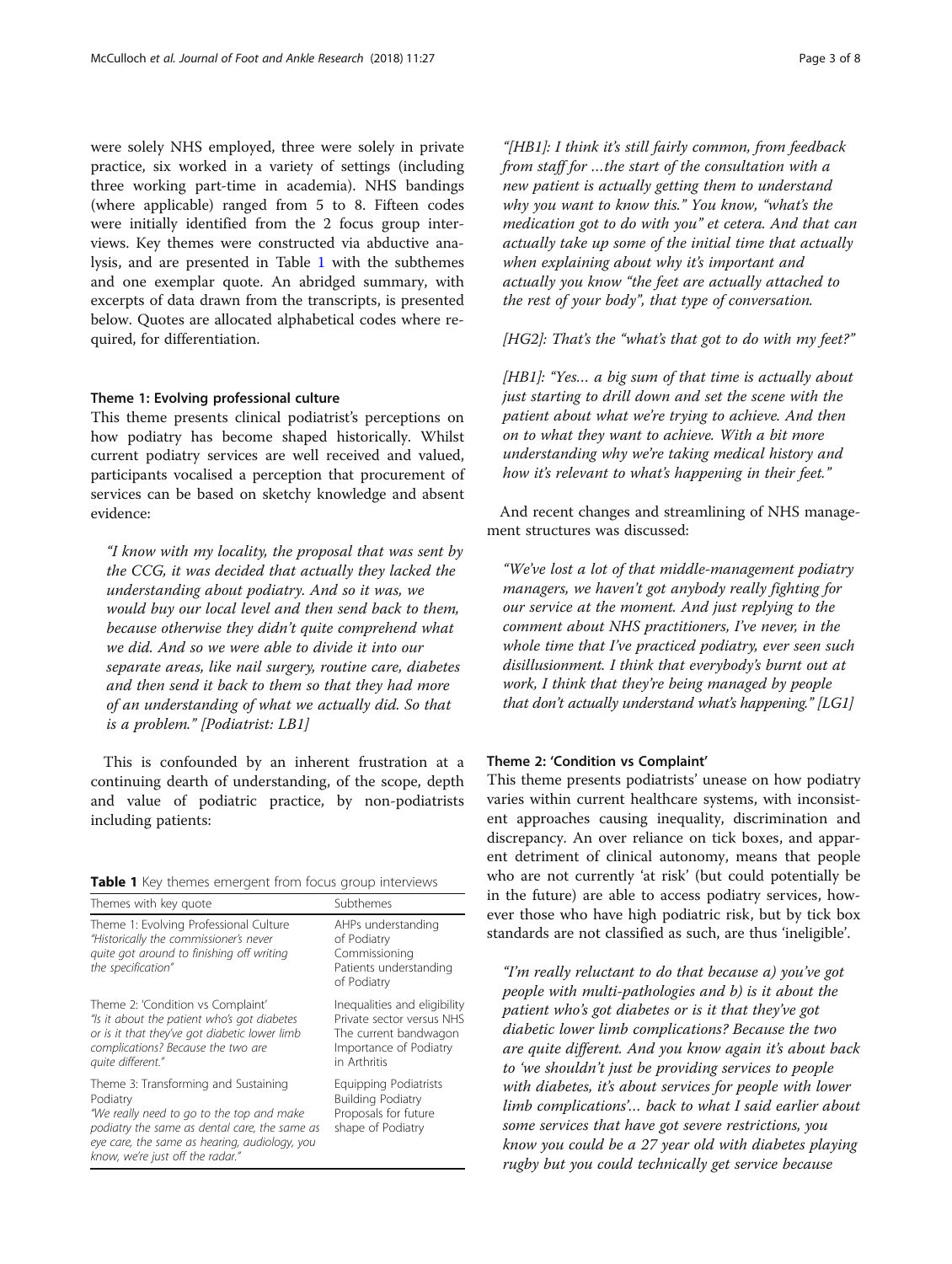you've got diabetes as opposed to actually having a need." [HB1]

The introduction of access criteria in practice is reported to have created a culture of exclusion to many vulnerable people, with podiatric clinicians alluding to cultures of 'condition over complaint' and 'postcode lottery'. Podiatrists refer to an unmet need of foot-care and the consequential risk of foot-health deterioration. Confusion was felt to exist, around non-podiatrists' understanding what a status of high or low risk means. And with non-standardised criteria in use ('pain', 'diabetes' or specific long-term health conditions) eclectic podiatric services are being provided across the country.

"They tend to put the commissioned service versus service level agreements. So, a lot of diabetes services are commissioned. So they 'have' to provide that service, so even though we, in the acute trust run, you know, quite a full rheumatology foot service, as soon as we're a man down in diabetes, people get pulled from arthritis clinics, from rheumatology, to cover diabetes. And that is just based on, purely commissioned services versus service level agreements. We have a service level agreement to provide treatment for Rheumatology patients…" [HG1]

#### Theme 3: Transforming and sustaining podiatry

This theme captures practising clinicians' views for the future shape of podiatry in modern healthcare:

"It {resolving current constraints to podiatric access} is multifaceted; it is conversations with the commissioners about getting specification rights in the first place. It is discussions internally within health trusts around priorities and in some ways protecting what we've got … So the only way we can get around that {current constraints to podiatric access}, as I can see, is raising the profile of the profession. Raising the knowledge and raising the value of what we do and the cost efficiency of what we do." [HB1]

Podiatrists want to see inequalities in service provision eliminated, offering a shift in the priorities of podiatric services to incorporate more long term conditions:

"Podiatry provides an opportunity to pick up long term conditions in the early stages, so we know that mechanically, arthritis in the foot is the second most common site for presentation so podiatrists can be a guard responsible for aiding, for new diagnosis for a patient and show them …you know some red flags for podiatry to go in, because they're likely to be the

people who see the patients when they present with those conditions…"and I've got sore feet" you know… "and actually got sore hands too". But then it's about getting the training of podiatrists as well, you know, they not just looking at the feet. If there are some red flags that come up like they do with diabetes…what do they do in class about diagnosing arthritis? We all should be...we shouldn't just be doing the squeeze test to feet, we should be doing the squeeze test on the hands." [HG1]

If eligibility systems are used, they should be set nationally, evidenced, agreed across professional groups and used consistently, whilst embracing expert clinical discretion.

"We need care pathways … You know, I think we need to subdivide all the things that podiatry offers and have a tick box assessment sheet that we can actually offer to somebody that's diagnosed with arthritis and make sure that there is an effective referral system…for that patient to know what care is available and what they can expect if they're presenting with certain conditions." [LG1]

Clinicians suggested a preference for access to podiatry services being more person-centred, tailored to individuals:

"I think there certainly needs to be evidence to show that there should be a pathway whereby all these patients get some sort of similar assessment to identify what their initial needs are. And maybe on an annual basis or even a three-yearly basis or something, just to ensure that then things can be identified early on to start actually taking place, whether it be footwear, whether it be on education or whether they need to change medication or whatever else... It has to be put up the agenda."  $[LG1]$ 

They propose a more multidisciplinary, coordinated approach to patient services, specifically requesting that arthritis and other long term health conditions have models of access and guidelines comparable to those for diabetes:

"Pathways. Referral pathways, just like diabetes ...a bit more streamlined and a bit more easy to access." [HG3]

"Make it more equal over the UK rather than just dependant on personality, and really that sums up what people said – going through more pathways, focussing on multidisciplinary teams." [HG4]

"If we had a more multidisciplinary coordinated approach it would be better for the patient. I know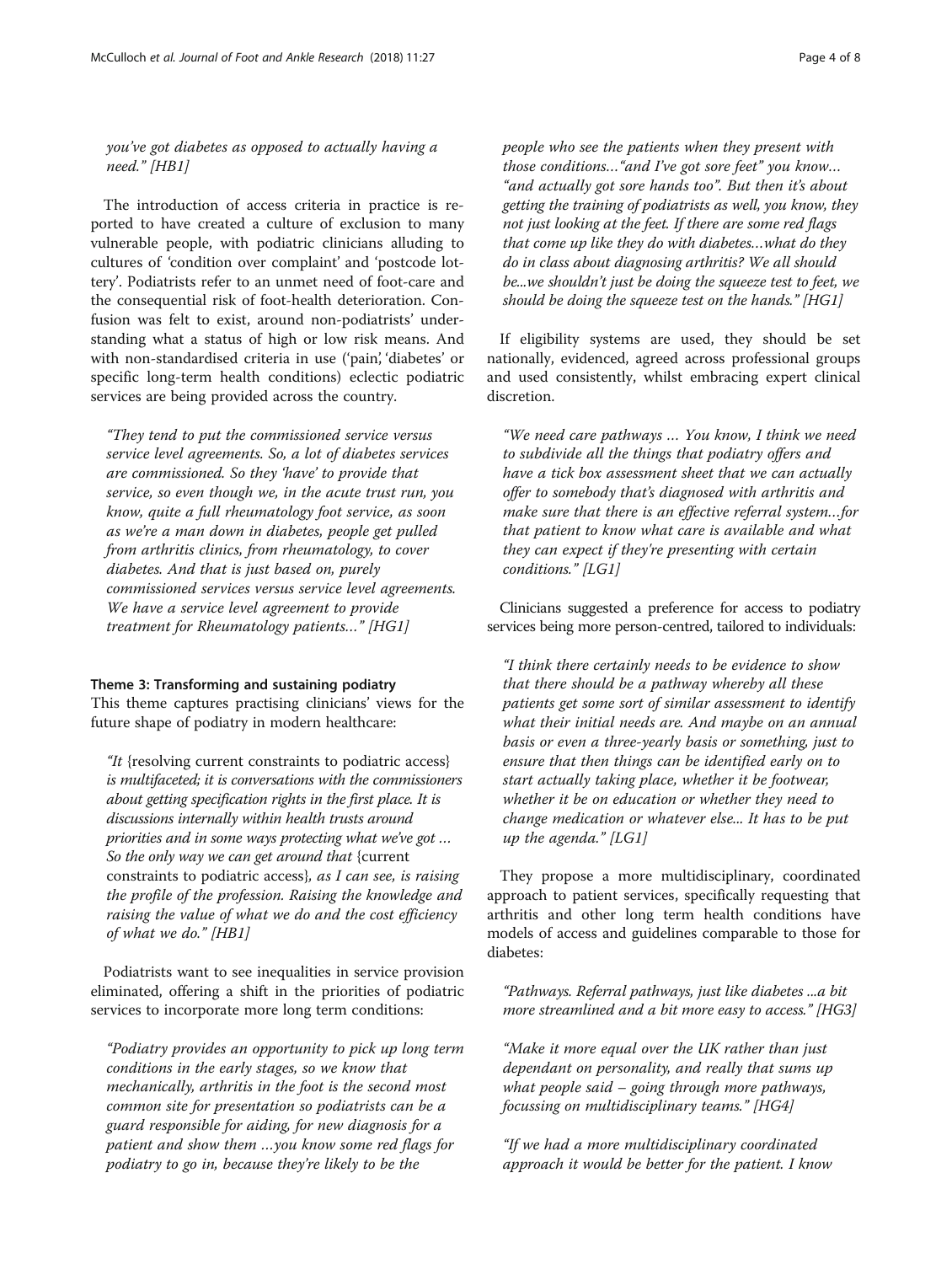that we have access to all these other professions but sometimes those communications, are blocked, not blocked but they are strained because you've got to write a letter, and that's got to go off, then someone's got to sign it and… whereas if you had a better, multidisciplinary approach like we do in terms of diabetes then those patients would go through proper routes a lot quicker" [HG1]

They reported a need to work with other professionals to drive changes for more long term conditions:

"And it's not just our profession that'll link with them [public health], for the benefit of our patients because, you know, podiatry is one of them, you could have ENT in there, you could have physio in there, you've got other disciplines in there. They can all push this agenda forward and start saying, yes, here's another one, it's a long-term condition that we need to be doing more for." [LG1]

Clinicians believed access to podiatry services should be transformed to fit modern healthcare needs, to meet the needs of patients within an evolving healthcare system, which incorporates building in onward referral to private sector podiatrists, into the NHS service:

"Can I, can I bring something in there that's quite important? We actually have a good NHS private practice working relationship in our area, the culture that we historically have had is that when a patient is deemed no longer eligible for treatment, that they're discharged to the third sector. And you know, if you actually have a dentist, and the NHS can't meet your dental needs, you're recommended that you can seek dentistry privately, the same with seeing an optician."  $|LGI|$ 

# **Discussion**

Using focus group methodology and a thematic approach to data analysis, this study has provided unique insights into UK podiatrists' (based in 2 distinct regions of the UK, Yorkshire and Hampshire) perceptions of barriers and facilitators to referral, access, provision and treatment for foot problems for individuals living with arthritis. Our overarching findings indicate that podiatrists experience frustration about the role and status of podiatric services, the inequalities in service provision (between regions and between individuals) and the loss of clinical autonomy – fuelling an ethos of 'condition over complaint'. The literature relating to foot healthcare supports the need to transform and shape podiatry by promoting the scope of practice, taking ownership of

'foot care' and embedding evidence within national and local guidelines [\[19](#page-7-0)–[22\]](#page-7-0). The resultant key themes constructed from our investigation are discussed below:

# Evolving professional culture

Notably, podiatrists expressed key concerns of frustration that, although podiatry has evolved as a profession, there remains a sense of misunderstanding, by nonpodiatrists and patients, of the scope of practice and ability of podiatrists in what they do. The revelation that podiatrists believe their scope of practice is limited by the profile and image of the profession is not a new one. Earlier work has identified the hierarchical nature of the health professions [\[21\]](#page-7-0) and the way in which podiatry has perceived itself as less visible and more misunderstood than other comparable professions [[22](#page-7-0)–[24](#page-7-0)]. In our investigation, advances in scope of practice and a growing presence in multi-disciplinary team (MDT) working were clearly considered important factors in raising the profile of the podiatry profession, however were perceived more evident in specific fields, such as diabetes foot care, and much less clear in primary care which is also evidenced widely in the literature [\[25\]](#page-7-0).

Key leaders in the profession, locally and nationally, were lauded for the development of services in the past and concern was voiced over the increasing trend for managers responsible for defending, promoting and commissioning podiatry services in today's healthcare practices, to be nonpodiatrists with limited knowledge of the scope of practice of the profession. The vital role of key, charismatic characters in podiatry has been previously reported in the literature as being fundamental in developing and augmenting the profession in specialisms such as diabetes  $[26]$  $[26]$ , podiatric surgery [\[27\]](#page-7-0) and rheumatology [\[28\]](#page-7-0).

# 'Condition vs Complaint'

Whilst the podiatrists interviewed in this study believe that their services are valued and appreciated by their patients, they express concern that only certain people can access NHS podiatry care in the UK. Interestingly, despite the evidencing of outcomes, cost effectiveness and quality of services being currently so important in the procurement and commissioning of NHS services, there continues to be a paucity of published evidence to show the 'value' that patients attribute to UK podiatry services and the interventions that podiatrists use, both in respect to its significant importance amongst healthcare delivery and its impact upon patients' quality of life. Patients who can afford it may choose to seek foot care expertise from the private sector, yet this excludes many. The implications are made clear. In the UK, the majority of NHS podiatry care is initiated from within the primary care sector through referral from GPs [[7\]](#page-7-0). Podiatric clinicians in this investigation suggested that Clinical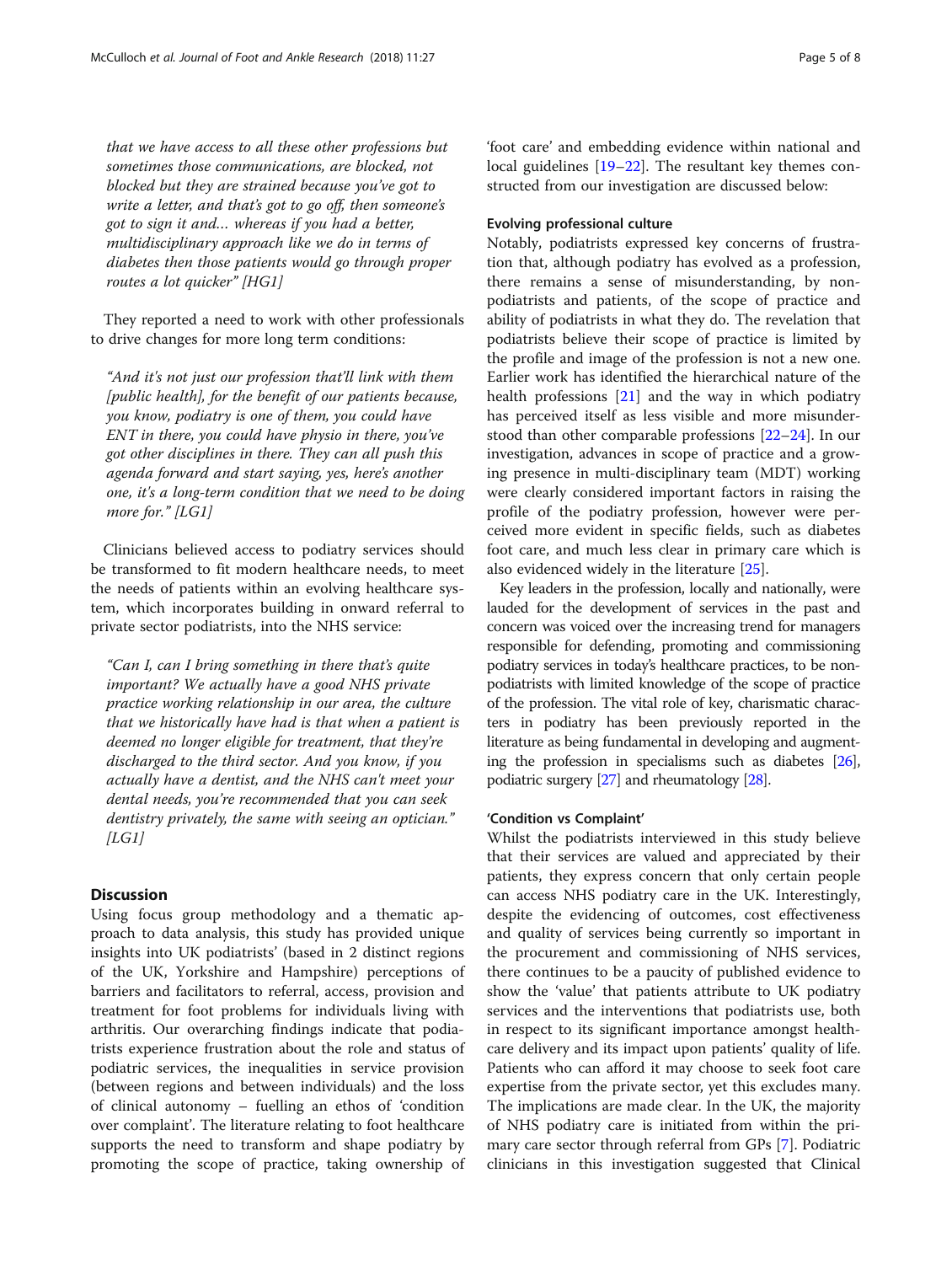Commissioning Groups (CCGs), comprising primary care GPs, were much less well informed about the potential health gains to be made through referral to podiatry than perhaps other services, or in diabetes care, where MDT working enhances professional profiles. As a result, podiatrists in this investigation noted that community referral to podiatry is less well targeted than it might be, given the lack of understanding of the roles and skills of modern podiatrists [\[29\]](#page-7-0) among GPs and other commissioners in primary care. This is reflective of recent analysis of GP referral patterns for foot pain, which found that the majority went to orthopaedics [\[30](#page-7-0)]. Interestingly this reflects the cultural and sociohistorical context of the allied health professions, which occupied a lesser position within a complex health division of labour throughout most of the twentieth century [\[23](#page-7-0), [31](#page-7-0)].

A sense of frustration was consistent through the discussions on the disparity across the UK of accessibility to NHS podiatry services and the inequity between areas, patient groups and commissioning bodies. Eligibility criteria, and the use of 'tick box' access, in combination with a national public health drive, appears to have resulted in open eligibility to podiatry services for some patients, but limited or barred access for other patient groups who may have an equal or greater podiatric need.

Whilst this is positive and inclusive for 'eligible' people, it excludes others. This allows access to podiatry services for people who may not need specialist podiatric intervention at the time, yet are able to access care because they have a specific condition, albeit not affecting their feet. This, in turn appears to be causing inequities of condition over complaint. Barriers towards accessing podiatry care for individuals who have arthritis have been previously highlighted in other countries [[32](#page-7-0)–[34](#page-7-0)]. This is consistent with findings that the provision of foot care for people with rheumatoid arthritis is not driven by foot health characteristics such as foot pain or foot related disability [\[32](#page-7-0), [35](#page-7-0)] and indicates that the role of podiatry in the prevention of deterioration of foot health is partially, but not fully, recognised.

Alone, medical or podiatric pathology can place a person at mild, moderate or severe podiatric risk status. With comorbidities, this risk increases, in some cases significantly [[36](#page-7-0), [37](#page-7-0)]. Podiatrists are aware of the risk status and vulnerability of patients who do not have their podiatric needs met, including those who are ineligible for NHS care but cannot afford private sector care. From the concerns podiatrists expressed on behalf of their service users, came some consideration of alternative foot care options that the public access. Private practice was represented positively in providing valuable services, from both private sector and NHS practitioners, including suggestion that it enables NHS services to 'cope'. Alternative foot health providers were broached, including charitable organisations and 'nail bars', where concerns were aired from both NHS and private sector practitioners, as were the incongruities of jointly managing patients between multiple providers. This echoes the views of other experts advocating podiatric intervention for those with foot health vulnerability and pathology due to long term health conditions [[36](#page-7-0)–[39](#page-7-0)]. This, in turn, synchronises with NHS England's (2014) 5 Year Forward View  $[40]$  $[40]$  for a healthcare system that demonstrates improvements in service outcomes, improves preventative care, enables the frail and elderly to stay healthy, independent and access individualised, person centred care.

Frustration was reported over the prioritisation of UK NHS service provision according to the contract type, with commissioned services having priority over service level agreements, often prioritising one patient group, or clinic, over another. Furthermore confusion was expressed, by podiatrists in our investigations, on behalf of service users not eligible to access podiatry services when acquaintances were. Feedback from people who have chronic conditions is consistent with this, indicating that patients are not accessing foot healthcare [[1](#page-6-0)–[3](#page-7-0), [41\]](#page-7-0) and that they are confused over referral pathways to podiatry services [\[2](#page-7-0), [42](#page-7-0), [43](#page-7-0)].

# Transforming & sustaining podiatry

Since the inception of podiatry in the early part of the twentieth century, podiatry models of care within the UK NHS have remained fairly static and the model of access and care within private practice has remained stable within the realms of financial accessibility [\[7](#page-7-0)]. Despite that, demand has shifted towards acute levels of care within the UK NHS. Changes to service access in the 1990s has led to resource allocation, guidance and prioritisation for patients with complex acute care needs, predominantly diabetes [[19](#page-7-0)].

Provision of podiatry services for individuals with arthritis is an area that lacks guidance. Whilst participants of this study acknowledged the presence of some foot health guidelines for people with arthritic conditions, referring specifically to the Arthritis and Musculoskeletal Alliance (ARMA) and NICE guidelines [\[44\]](#page-7-0) for people with arthritis, they reported little recognition of, nor sufficient emphasis placed on, the use of these relevant guidelines by non-podiatry health professions or patients. The deficiency in specific guidance for foot health for people arthritis conditions appears to be in contrast to the vast plethora of guidance available for foot care services and intervention for people with diabetes [\[19](#page-7-0)]. Indeed, current literature suggests existing foot health guidelines for people with arthritic conditions are not being utilised to their fullest advantage and there is a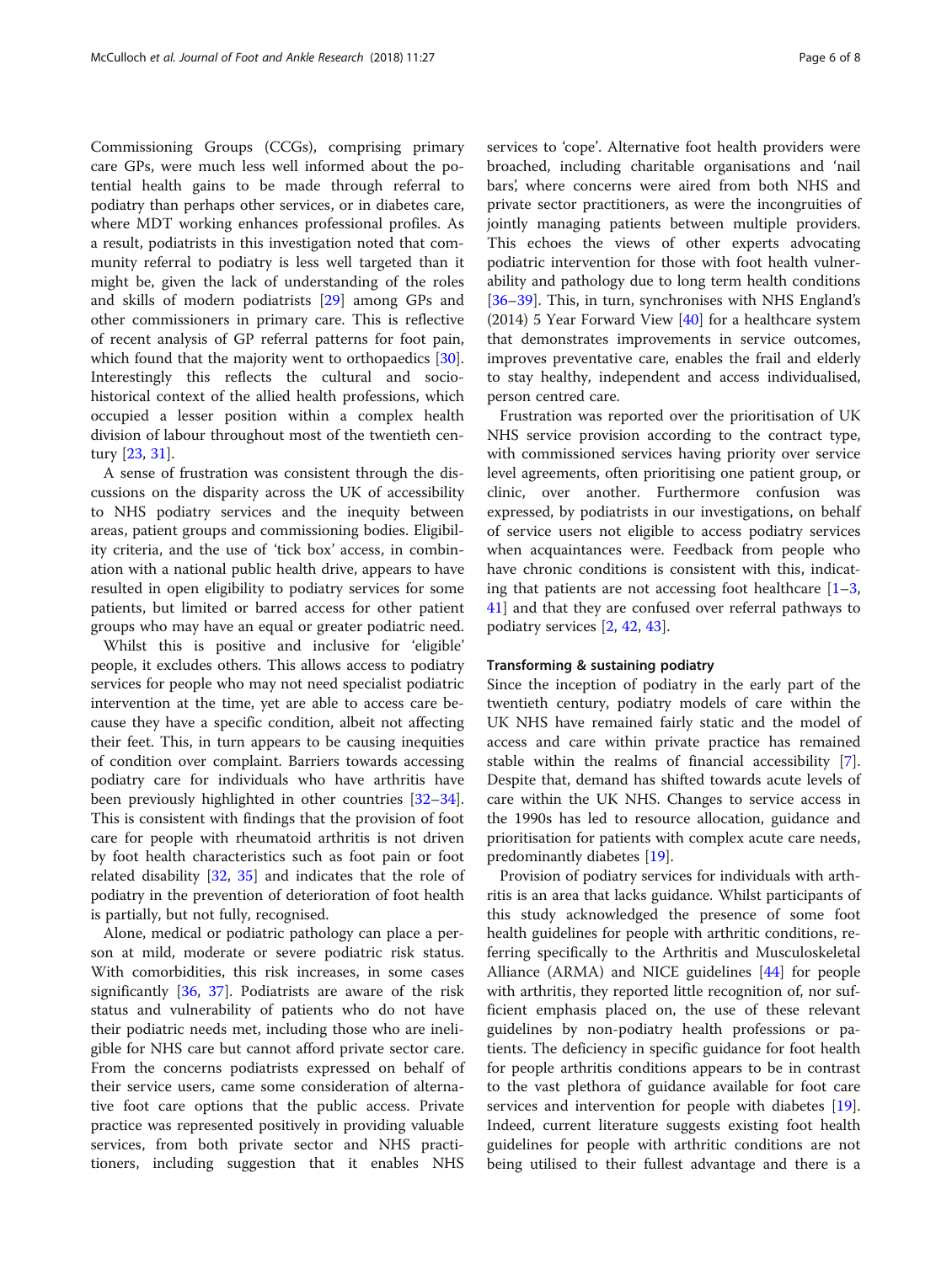<span id="page-6-0"></span>recognised need to improve the implementation of such guidance [[45\]](#page-7-0). Whilst new models of foot care for individuals who have inflammatory arthritis have been proposed [\[43](#page-7-0), [46](#page-7-0), [47\]](#page-7-0) the recognition, development and implementation of guidance and pathways for other long term conditions that affect the feet (including osteoarthritis) is necessitated in a similar format to those for people with diabetes.

Podiatrists in this investigation considered that current UK health recommendations on recognition, transformation, sustainability and public health [[40](#page-7-0), [48](#page-7-0)] to be a timely opportunity for the profession to promote and reestablish podiatry's full scope of practice to all stakeholders (patients, service managers, commissioners and other health professionals). They too encourage the development of new care models for podiatry, to meet the burden of foot pain in the UK and demands of modern healthcare. Podiatry has long been encouraged to become more versatile and involved in preventative healthcare [\[7](#page-7-0), [49](#page-7-0)] and this now coordinates with recommendations for all AHPs [\[48\]](#page-7-0). Podiatrists interviewed believed change was needed, to sustain the provision of services and profession.

## Strengths and potential limitations

This study examined the perceptions of podiatrists in two regions of the UK, as a potentially representative snapshot. By using the experiences of 2 diverse groups of podiatrists from two disparate regions, rich text and themes have been generated. Limitations are acknowledged as both are in England, therefore data may not be wholly representative of the four home UK nations (England, Scotland, Wales and Northern Ireland) meaning proposed themes may be more or less significant in other areas. This may, however, align with high degrees of variation in specialist rheumatology service provision across the UK, wherein podiatry remains a notably poorly represented profession [\[50](#page-7-0)].

## Conclusion

The burden of foot pain for individuals living with arthritis in the UK is not insubstantial, yet many cannot access NHS podiatry services [[7](#page-7-0), [51](#page-7-0)]. The key themes derived from the podiatry clinician focus groups suggest that there are a variety of factors influencing demand for, and burden of, foot pain within the UK. Primarily, participants expressed frustration on having a service that accepts and treats patients according to their condition, rather than their complaint. Secondly, concern was conveyed over variations in stakeholders' understanding of what podiatry is and what podiatrists aim to achieve for patients. Essentially, podiatrists interviewed called for the reform of the current accessibility to services to one that matches the foot care needs of individual patients.

Clinicians are keen to explore alternative ways to promote podiatry services for procurement and new models of service provision, to be more reflective of people's individual circumstances and believe that setting and implementing nationally set guidance is the optimal way to inform commissioning of podiatry services towards a more inclusive service provision.

#### Abbreviations

ARMA: Arthritis and Musculoskeletal Alliance; GP: General Practitioner; NICE: National Institute for Health and Care Excellence

#### Acknowledgements

The authors would like to thank all the participants of the study and Andy Stow and Adam Thomas from the College of Podiatry who helped with study recruitment.

#### Funding

This study was supported by a project grant from the College of Podiatry. CB is currently being supported to undertake Fellowship from The National Institute for Health Research. The views and opinions expressed herein are those of the authors and do not necessarily reflect those of National Institute for Health Research, NHS or the Department of Health.

#### Availability of data and materials

The data that support the findings of this study are available from the corresponding author upon reasonable request.

#### Authors' contributions

CB, AB, AR, RP, DP, AJ and NA conceived the study. KE led on the systematic review of evidence for podiatry that underpins the topics for this study. LMc conducted the focus groups and extracted and produced the first draft. KE and AB collected notes and observed participants within the focus groups. LMc, AB, CB, analysed the data. LMc, AB, AR, KE, RP, DP, AJ, NA and CB critically reviewed the academic content and participated in producing the final draft. All authors read and approved the final manuscript.

#### Ethics approval and consent to participate

Full ethical approval was gained (IRAS: 15/SW/0251). All participants provided written informed consent. Governance for the study was approved by the Faculty of Health Sciences, University of Southampton Ethics Committee via the ERGO (Ethics and Research Governance Online) online approval system.

#### Competing interests

Dr. Alan Borthwick is Editor UK and Prof Catherine Bowen is the Deputy Editor UK of the Journal of Foot and Ankle Research. It is journal policy that editors are removed from the peer review and editorial decision-making processes for papers they have co-authored. The remaining authors declare no conflicts of interest in relation to this work.

#### Publisher's Note

Springer Nature remains neutral with regard to jurisdictional claims in published maps and institutional affiliations.

#### Author details

<sup>1</sup> Faculty of Health Sciences, University of Southampton, Highfield Campus Building 45, University Road, Southampton, Hampshire SO17 1BJ, UK. <sup>2</sup> Faculty of Medicine & Health, Leeds Institute of Rheumatic & Musculoskeletal Medicine, Leeds, UK. <sup>3</sup>Nuffield Department of Orthopaedics Rheumatology & Musculoskeletal Sciences, University of Oxford, Oxford, UK.

#### Received: 21 March 2018 Accepted: 6 May 2018 Published online: 05 June 2018

#### References

Sanders L, Donovan-Hall M, Borthwick A, Bowen C. Experiences of mobility for people living with rheumatoid arthritis who are receiving biologic drug therapy: implications for podiatry services. J Foot Ankle Res. 2017;10:14.